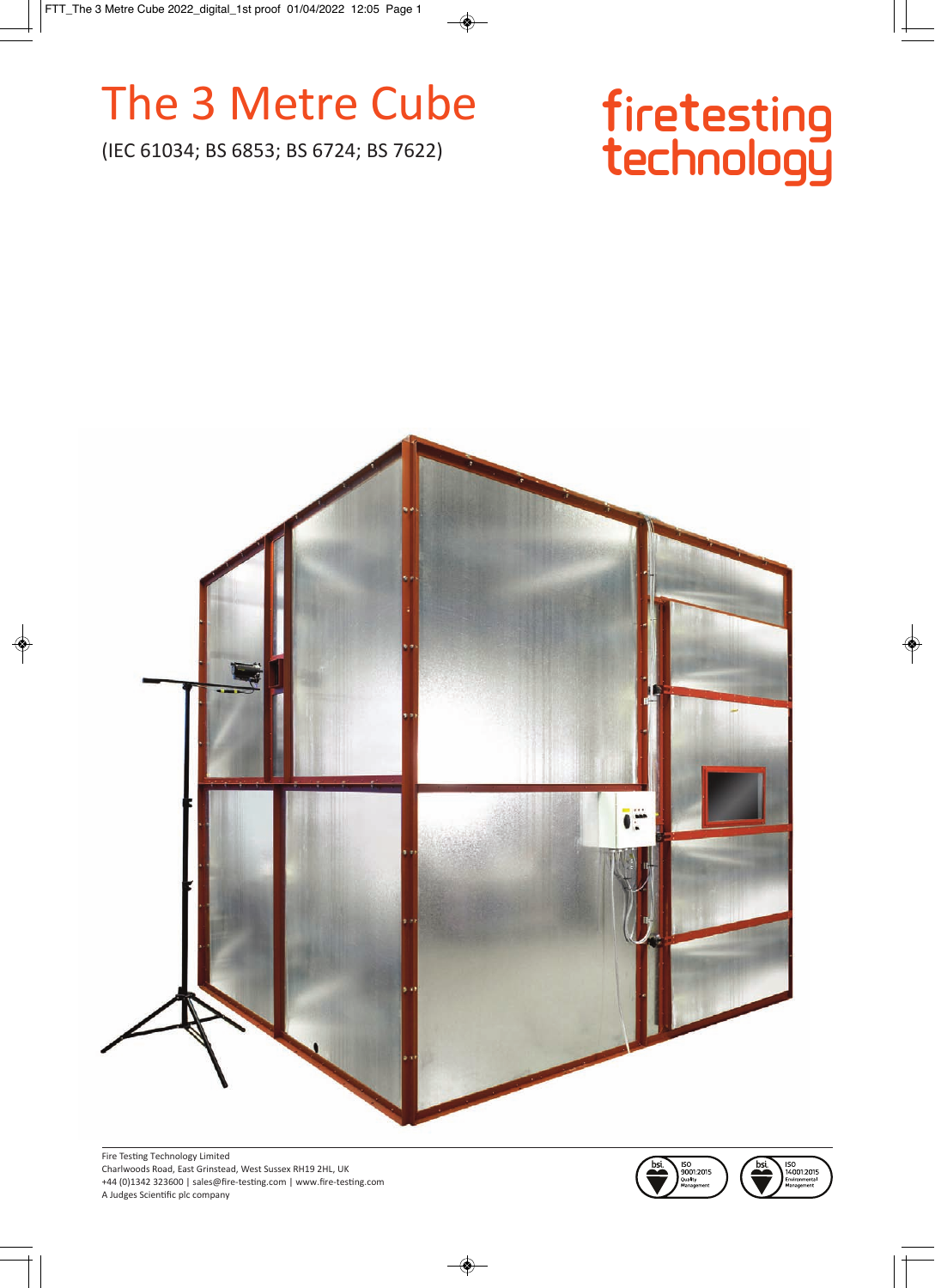- **FTT** 3M Cube comprises:
- 3 Metre Cube assembly
- Photometric system, stands, fans and sample mounting frames
- Extraction fan and ducting
- Windows Software.

The 3 Metre Cube is used for measuring smoke emission when electric cables are burned under defined conditions, for example, when several cables are burned horizontally. The tests are carried out in a cubic enclosure, a photometric system is used to measure increase in smoke density.

This unit was developed by London Transport scientists in England and is designed to replicate the fire conditions found in enclosed spaces (such as an underground tunnel).

These units are produced to meet the specification used in many electric cable tests including IEC 61034. It permits the comparison between the standard absorbance of airborne particulates evolved under the specified conditions of each test method. The variables include thermal characteristics, form, dimensions and positions of the test piece.

The unit can be supplied in a selfassembly kit form or can be fully installed by **FTT** Engineers. The unit is made of steel sheet panels and can be supplied with customised extraction facilities and all instrumentation, fans, stands and sample mounting frames. The photometric system has a horizontal optical path of 3 m between two opposite faces of the cube and the attenuation of light transmitted through the chamber is measured during the test.

#### **Features and Benefits**

The enclosure is constructed from Zintec sheet steel of 0.8 mm thickness fixed to a steel framework. A door with a window enabling observation is placed at the front of the cube, with sealing at all appropriate joints.

Sealed windows (100mm × 100mm) are provided in the two laterally opposed faces for the transmission of light from the horizontal photometric system (source and receiver). The centres of these windows are situated at a height of 2.15m.

The photocell receiver is mounted at one end of a 150 ± 10mm tube with a dust protection window at the other end.The inside of the tube is matt black to minimise reflections. The signal from the photocell is proportional to the transmission of light and is recorded continuously during the test, using a chart recorder or data acquisition system.

The walls of the cube at floor level have orifices for atmospheric pressure equalisation. In order to avoid stratification of smoke, homogenisation is achieved by a fan placed on the floor inside the cube which blows horizontally throughout the test.

The method was developed for electric cables, but can be adapted also to materials, equipment and components.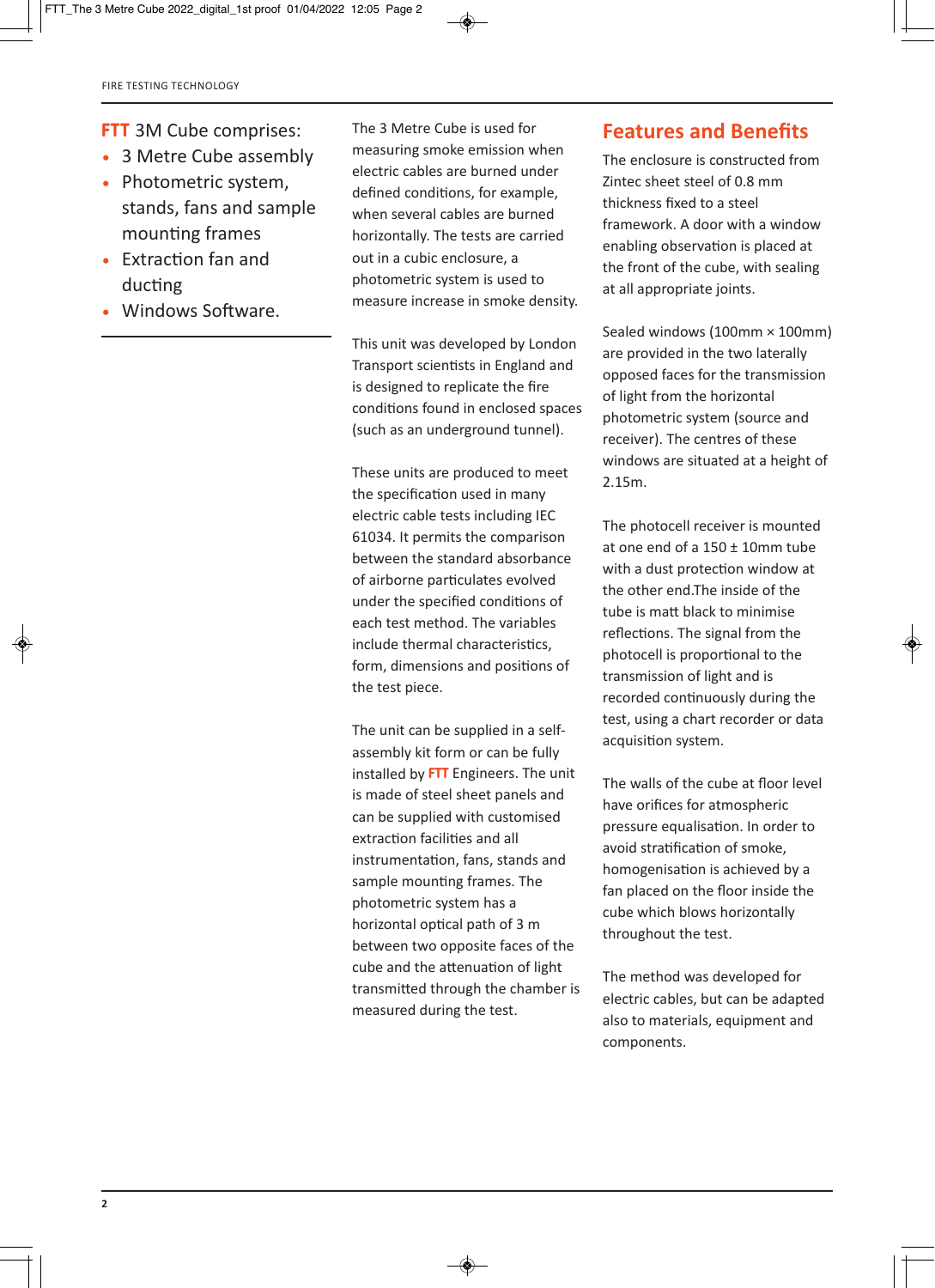





**Detail of door with viewing panel and control box at the front of the cube Detail of light source and detector at opposing apertures**

#### **3M Cube Software (CubeCalc)**

A Microsoft Windows based userfriendly software interfaces with the 3 Metre Cube Chamber via a multi-channel A/D board. One channel monitors the transmission output from the photocell via an interface box.

The Software has the following features:

- Calibration of the Photometric System
- Specimen Information such as:
	- laboratory name
	- specimen description, diameter and number of cables tested
- test name
- data file name
- time interval for processed data
- conditioning environment
- Test Run: Data is collected and displayed during the course of the test. The information is displayed in both graphical and textural form.
- The following experimental data is processed after the test:
	- time, *t*
	- transmission at *t*
	- absorbance at *t*
- A test report can be produced and printed after a test.

#### **Software**

Instrument supplied with software at no extra charge. Software updates provided free of charge.

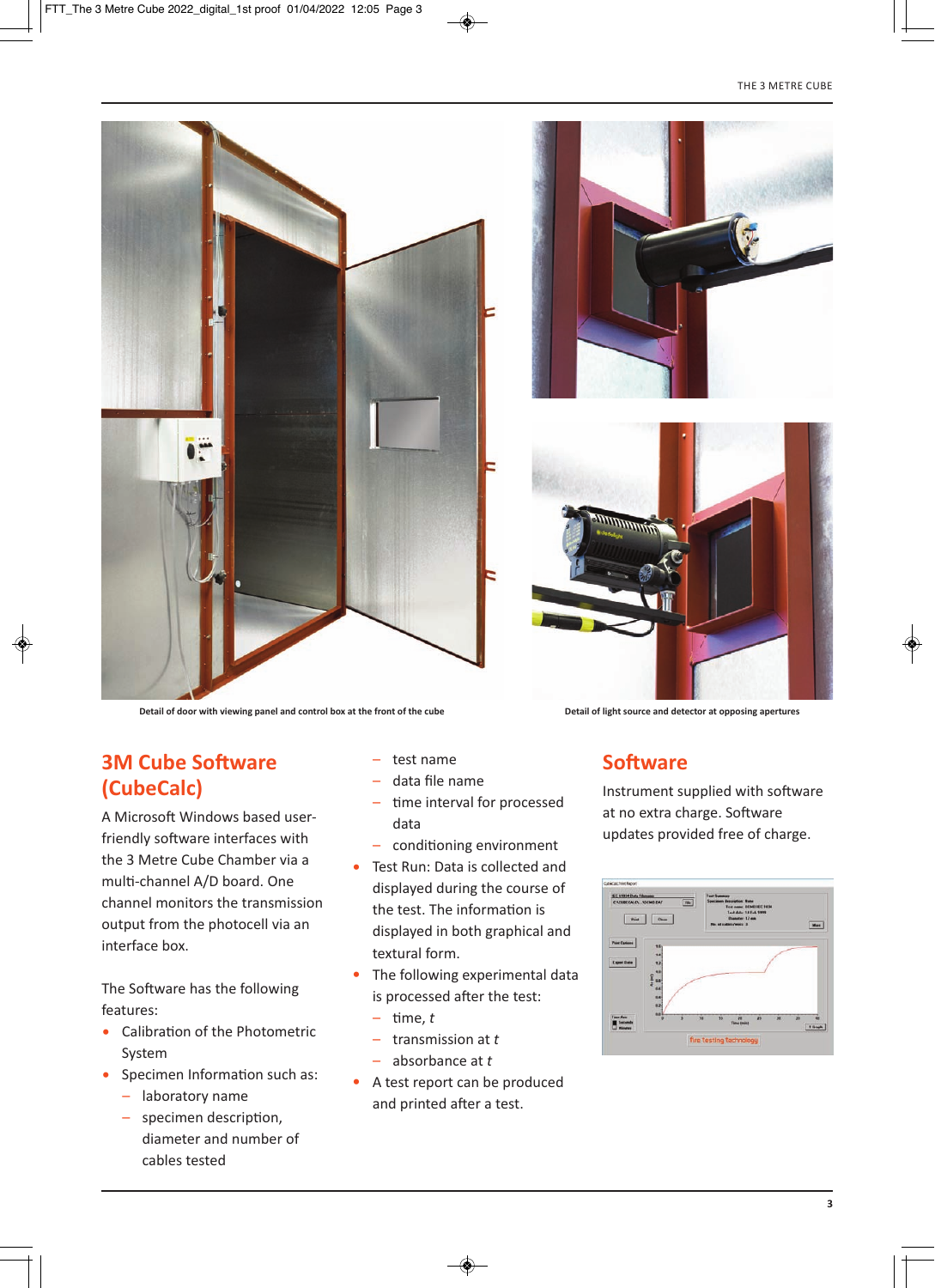| <b>TECHNICAL SPECIFICATIONS</b>     |                                                                                                                                                                                                                                                                                      |
|-------------------------------------|--------------------------------------------------------------------------------------------------------------------------------------------------------------------------------------------------------------------------------------------------------------------------------------|
| Measuring principle                 | Comparative measurement of airborne particle absorbance using photometric detection                                                                                                                                                                                                  |
| Chamber                             | • Volume $27m3$<br><b>Galvanised Steel Sheet</b><br>Supplied in a self-assembly kit form                                                                                                                                                                                             |
| <b>Chamber Dimensions</b>           | 3m (W) $\times$ 3m (D) $\times$ 3m (H)                                                                                                                                                                                                                                               |
| Photometric System                  | The photometric system comprises of a light source and a photocell placed horizontally in the mid vertical plane of<br>the cube at a height of $2.15 \pm 0.10$ m<br>Optical path $-3.00 \pm 0.03$ m                                                                                  |
| Photometric System - Light Source   | A halogen lamp with a tungsten filament and a clear quartz bulb with the following characteristics:<br>Power: 100W<br>Stabilised Voltage: 12V<br>Luminous Flux: 2000 lumens<br>Colour Temperature: 3000K<br>It is supplied with a stabilised voltage adjusted to $12.00 \pm 0.01$ V. |
| Photometric System - Receiver       | Selenium type with an S4 spectral response or similar.                                                                                                                                                                                                                               |
| Fire Source - Alcohol Tray          | Galvanised sheet metal with joined edges, pyramidal trunk of rectangular section.                                                                                                                                                                                                    |
| Interior dimensions:                | Bottom Base: 210mm × 110mm<br>Top Base: $240$ mm $\times$ $140$ mm<br>• Height: 80mm<br>$1.00 \pm 0.01$ dm <sup>3</sup> of 95% alcohol.<br>Protected from the fan by a sheet metal screen of $1.5m \times 1.0m$ , curved along its length and put on the floor.                      |
| Fan                                 | Flow rate 10 to $15m^3/min$ , and a blade diameter of 300 ± 30mm.                                                                                                                                                                                                                    |
| <b>Stands and Specimen Supports</b> | Vertical supports with horizontal brackets.                                                                                                                                                                                                                                          |
| <b>Extraction System</b>            | Ducting leading from high in the cube fitted with a valve to seal the opening during a test.                                                                                                                                                                                         |

Due to the continuous development policy of **FTT** technical changes could be made without prior notice.

| <b>SERVICES</b>  |                                                                                                                                                                                                                                                                           |
|------------------|---------------------------------------------------------------------------------------------------------------------------------------------------------------------------------------------------------------------------------------------------------------------------|
| Electrical power | 220-240VAC 50/60 Hz                                                                                                                                                                                                                                                       |
| Extraction       | An extraction duct and fan motor assembly is supplied for connection to a 140mm diameter extraction outlet                                                                                                                                                                |
| Environment      | In order to obtain the best possible repeatability it is recommended that the air surrounding the outside of the cube should be still and<br>of a temperature of 20 ± 5°C. The chamber should be located away from direct sunlight and not subject to climate variations. |